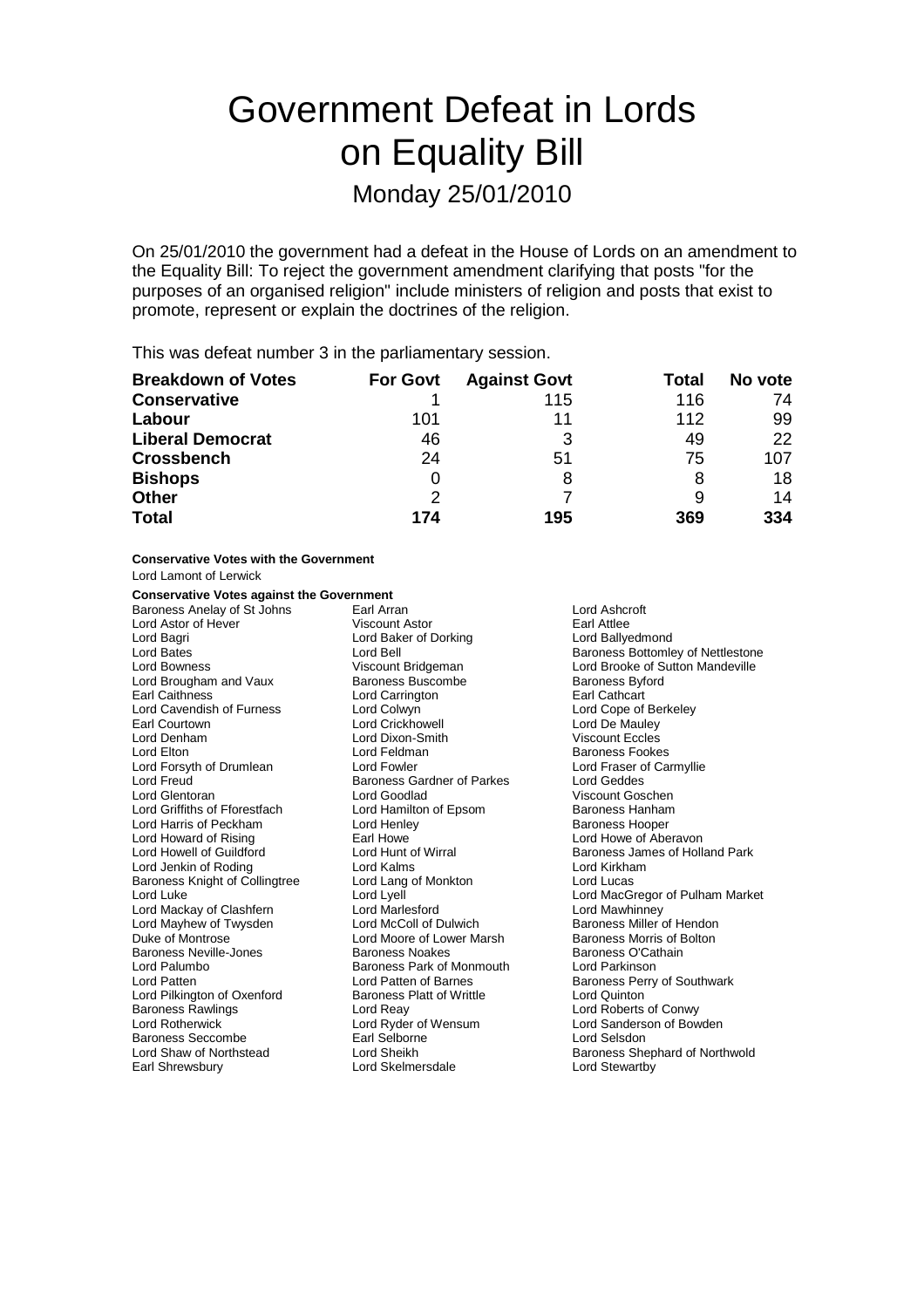Lord Strathclyde Lord Swinfen Lord Taylor of Warwick Lord Taylor of Holbeach Lord Tebbit Lord Trefgarne Lord Vinson Lord Waddington Lord Walder Lord Wade of Chorlton Lord Wade of Chorlton Lord Walder Lord Walder Lord Walder Lord Walder Lord Walder Lord Walder Lord Walder Lord Walder Lord Walder Lord Walder Lord Walder Lord W Baroness Wilcox

**Labour Votes with the Government**<br>Lord Acton Lord Acton Lord Adonis Baroness Andrews Lord Berkeley Baroness Billingham<br>Baroness Blackstone Baroness Billingham<br>Baroness Blackstone Baroness Blood Lord Evans of Temple Guiting Baroness Farrington of Ribbleton<br>Lord Foulkes of Cumnock Baroness Gibson of Market Raser Baroness Hollis of Heigham Lord Hoyle<br>
Lord Janner of Braunstone Baroness Jay of Paddington Lord King of West Bromwich<br>Lord Lea of Crondall Baroness Massey of Darwen Lord Maxton Lord Moonie Cord Muslim Lord Morgan Baroness Symons of Vernham Dean Lord West of Spithead<br>Baroness Wilkins

# **Labour Votes against the Government**

Lord Davies of Coity Lord Donoughue Baroness Falkender Lord Gordon of Strathblane<br>Lord Rea

#### **Liberal Democrat Votes with the Government**

**Liberal Democrat Votes against the Government**

Baroness Falkner of Margravine Lord Fearn<br>
Lord Goodhart Cord Baroness Hamwee Lord Razzall<br>
Lord Roberts of Llandudno<br>
Lord Rodgers of Quarry Bank Baroness Sharp of Guildford<br>Lord Steel of Aikwood Baroness Walmsley

Lord Archer of Sandwell **Lord Bach Lord Bach** Lord Bassam of Brighton<br>
Lord Berkeley **Consumers** Baroness Billingham **Lord Bilton** Baroness Blackstone Baroness Blood Lord Boyd of Duncansby<br>
Lord Bradley Lord Boyd of Duncansby<br>
Lord Brett Lord Brooke of Alverthorp Lord Brett Lord Brooke of Alverthorpe<br>
Lord Clark of Windermere Lord Clinton-Davis Lord Campbell-Savours Lord Clark of Windermere Lord Clinton-Davis Lord Corbett of Castle Vale Baroness Crawley Lord Cunningham of Felling<br>Lord Davies of Oldham Baroness Dean of Thornton-le-Fylde Lord Drayson Lord Davies of Oldham Baroness Dean of Thornton-le-Fylde Lord Drays<br>Lord Davies of Oldham Baroness Dean of Thornton-le-Fylde Lord Drays Lord Dubs<br>
Lord Evans of Temple Guiting 
Lord Examess Farrington of Ribbleton
Lord Evans of Temple Guiting
Lord Evans of Temple Guiting

Lord Evans of Temple Guiting

Lord Evans of Temple Guiting

Lord Evans of Temple Gui Lord Foulkes of Cumnock The Baroness Gibson of Market Rasen Baroness Golding<br>Baroness Goudie The Baroness Gould of Potternewton Lord Grabiner Baroness Gould of Potternewton Lord Graham of Edmonton Lord Griffiths of Burry Port Lord Grocott Lord Harrison Lord Hart of Chilton Lord Haworth Baroness Hilton of Eggardon Lord Hollick<br>
Lord Hoyle Lord Hughes of Woodside Lord Jordan Lord Judd Communic Communist Cord Judd Baroness Kennedy of The Shaws<br>Lord King of West Bromwich Baroness Kingsmill Lord Kinnock Lord Lipsey<br>
Lord MacKenzie of Culkein<br>
Lord Mandelson<br>
Lord Mandelson Lord Mackenzie of Framwellgate Lord MacKenzie of Culkein Lord Mandelson<br>Baroness Massey of Darwen Lord Maxton Lord Matton Lord McKenzie of Luton Lord Morgan<br>
Lord Morris of Manchester<br>
Lord Morris of Handsworth Baroness Morris of Yardley **Lord Morris of Manchester** Lord Morris of Handsworth<br>Lord O'Neill of Clackmannan Baroness Pitkeathley **Baroness Prosser** Lord O'Neill of Clackmannan Baroness Pitkeathley Baroness Prosserved Baroness Prosserved Baroness Prosserved B<br>Baroness Quin Baroness Outliney Baroness Prosserved Baroness Prosserved Baroness Prosserved Baroness Prosserve Examples Quin Entertainment Cord Radice<br> **Lord Richard** Lord Rosser Baroness Ramsay of Cartvale **Lord Richard** Lord Blaisdon **Lord Rosser**<br>
Lord Rowlands **Lord Ross Rovall of Blaisdon** Baroness Scotland of Asthal Lord Rowlands **Baroness Royall of Blaisdon** Baroness Scotland Baroness Scotland Baroness Scotland School Baroness Scotland School Baroness Scotland School Baroness Scotland School Baroness Scotland School Baroness School B Viscount Simon<br>
Baroness Taylor of Bolton<br>
Lord Temple-Morris Baroness Thornton **Baroness Thornton** Lord Tunnicliffe **Baroness Turner of Camden**<br>Baroness Wall of New Barnet Lord Warner **Communist Communist Communist Communist Communist Communist Communist C** Lord Warner<br>Baroness Whitaker **Baroness Warmer Baroness Whitaker** Lord Whitty **Baroness Wilkinster**<br>Lord Woolmer of Leeds

Viscount Ullswater

Lord Waldegrave of North Hill

Lord Brennan **Lord Clarke of Hampstead** Lord Williams of Elvel

Lord Addington **Lord Ashdown of Norton-sub-Hamdon** Lord Avebury<br>Baroness Barker **Communist Baroness Bonham-Carter of Yarnbury** Lord Carlile of Berriew Baroness Bonham-Carter of Yarnbury Lord Carlile<br>Lord Dholakia Lord Dykes Lord Clement-Jones Lord Dholakia Lord Dykes<br>
Baroness Falkner of Margravine Lord Fearn Lord Text Corpus Lord Dykes Baroness Garden of Frognal Baroness Hamwee Lord Jones of Cheltenham<br>
Lord Lee of Trafford<br>
Lord Lester of Herne Hill Lord Kirkwood of Kirkhope Lord Lee of Trafford Cord Lester of Lord Lester of Lord Lester of Lord McNally Lord Maclennan of Rogart **Baroness Maddock** Lord McNally<br>Lord Methuen **Baroness Miller of Chilthorne Domer** Baroness Neuberger Lord Methuen **Baroness Miller of Chilthorne Domer**<br>
Baroness Northover<br>
Baroness Northover Lord Newby Baroness Northover Lord Oakeshott of Seagrove Bay Lord Rodgers of Quarry Bank Baroness Scott of Needham Market<br>
Lord Shutt of Greetland Lord Smith of Clifton Lord Steel of Aikwood **Lord Taverne** Lord Taverne Baroness Thomas of Walliswood<br>
Lord Thomas of Gresford Baroness Thomas of Winchester Baroness Tonge Baroness Thomas of Winchester Lord Tope Lord Wallace of Saltaire Lord Wallace of Tankerness

Baroness Jones of Whitchurch

Lord Burnett Viscount Falkland Baroness Nicholson of Winterbourne